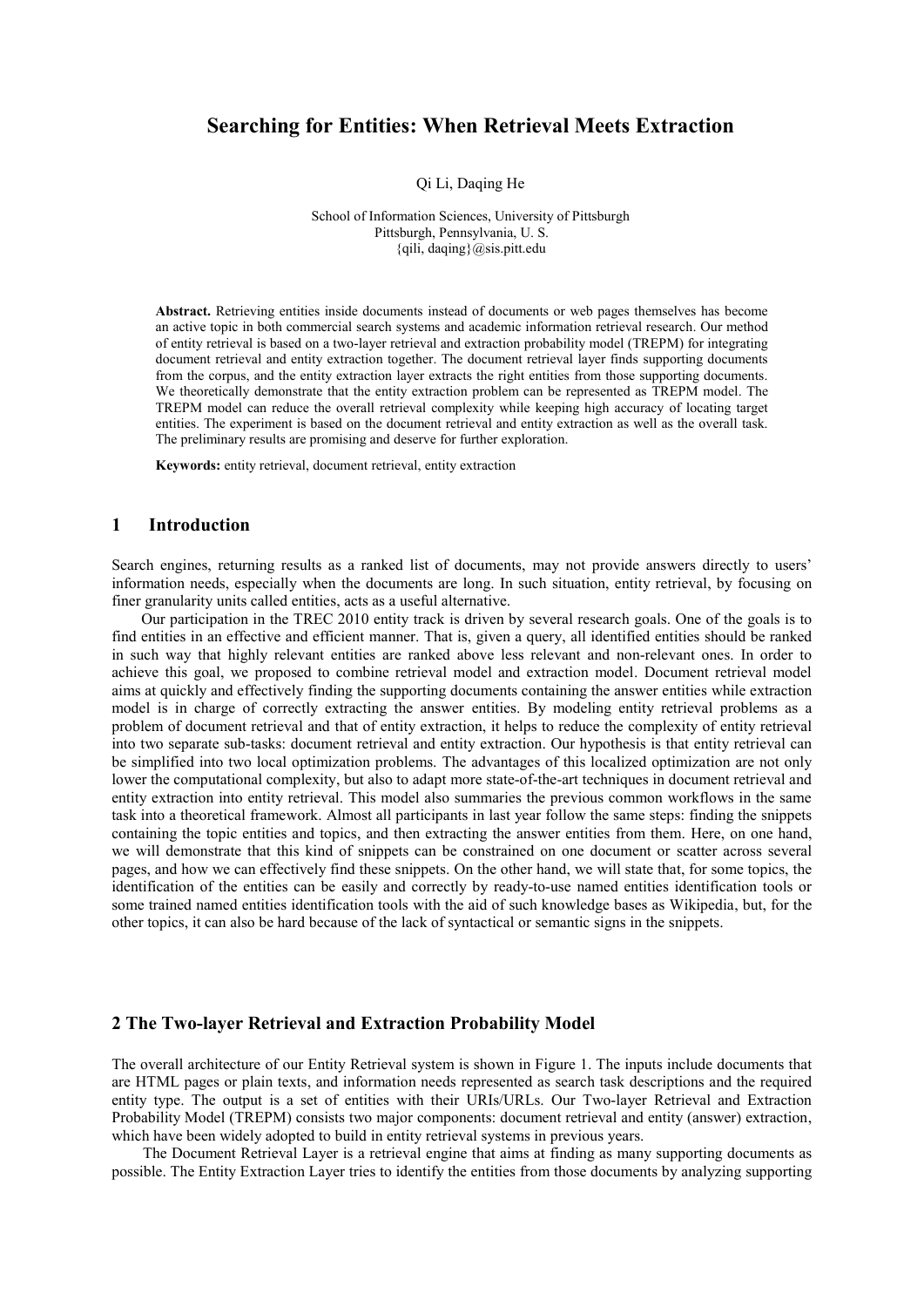patterns inside the documents. The final score, which represents the probability of a candidate entity being the answer, combines document relevance and entity relevance to the topic. The score is then used to rank entities in the set.



**Figure 1: Over all architecture of the Two-layer Retrieval and Extraction Probability Model (TREPM)**

 Using probability theory, we formalize the entity retrieval question as: the probability of a candidate entity *e* being the answer entity with target type t given a query q, that is  $p(e|q,t)$ . Considering the document *d* and the context *c* surrounding entity *e*,  $p(e|q,t)$  can be defined as follows Equation 1.

$$
p(e|q,t)
$$
  
= 
$$
\sum_{d} \sum_{c} p(e,d,c|q,t)
$$
  
= 
$$
\sum_{d} \sum_{c} p(d|q,t) p(c|d,q,t) p(e|c,d,q,t)
$$
  
= 
$$
\sum_{d} p(d|q,t) \sum_{c} p(c|d,q,t) p(e|c,d,q,t)
$$

#### **Equation 1: Probability Model of Entity Retrieval (TREPM model)**

 Equation 1 by considering the documents and contexts of the entities successfully decomposes the entity retrieval problem  $p(e|q,t)$  into two parts,  $\sum_{d}$  $p(d | q, t)$  and  $\sum p(c | d, q, t)p(e | c, d, q, t)$  $\sum_{c} p(c|d,q,t)p(e|c,d,q,t)$ .

The first part of TREPM model,  $\sum_{d}$  $p(d | q, t)$ , is the document retrieval layer.  $p(d | q, t_i)$  is the

probability that document  $d$  is generated by query  $q$  with target entity type  $t$ . This is to estimate the similarity of a document and a query in the traditional language model. In the general process, the entity retrieval needs to consider all the documents in the corpus and them calculate the probability of the entity generated by the topic. But in the practical time, it is impossible to iterate all the documents to calculate the entity generative probability, so that we apply the heuristic method of only considering the supporting documents  $d_{\text{supporting}}$  for

entity generative, that is, 
$$
\sum_{d} p(d | q, t) \approx \sum_{d_{\text{supporting}}} p(d_{\text{supporting}} | q, t).
$$
 The output of this step is the supporting

documents which we hope with topic entities mentioned in the topics and the answer entities co-occurring in the same document. Here we use "supporting" documents instead of "relevant" documents because we want to emphasis that final answers are the entities to be extracted from these documents. Moreover, we need to note that this kind of homepages may or may not be the same as the homepage of answer entity. For example, Topic 5 in TREC is what are "Products of Medimmune, Inc." The answer entities are Synagis, FluMist, and Ethyol. The homepages are such as<http://www.ethyol.com/> which is also a supporting document since it includes the sentence of "ETHYOL® is a registered trademark held by MedImmune, LLC, a member of the AstraZeneca group of companies" with topics and answers occurring in the same page. But Topic 49 in TREC 2010 asks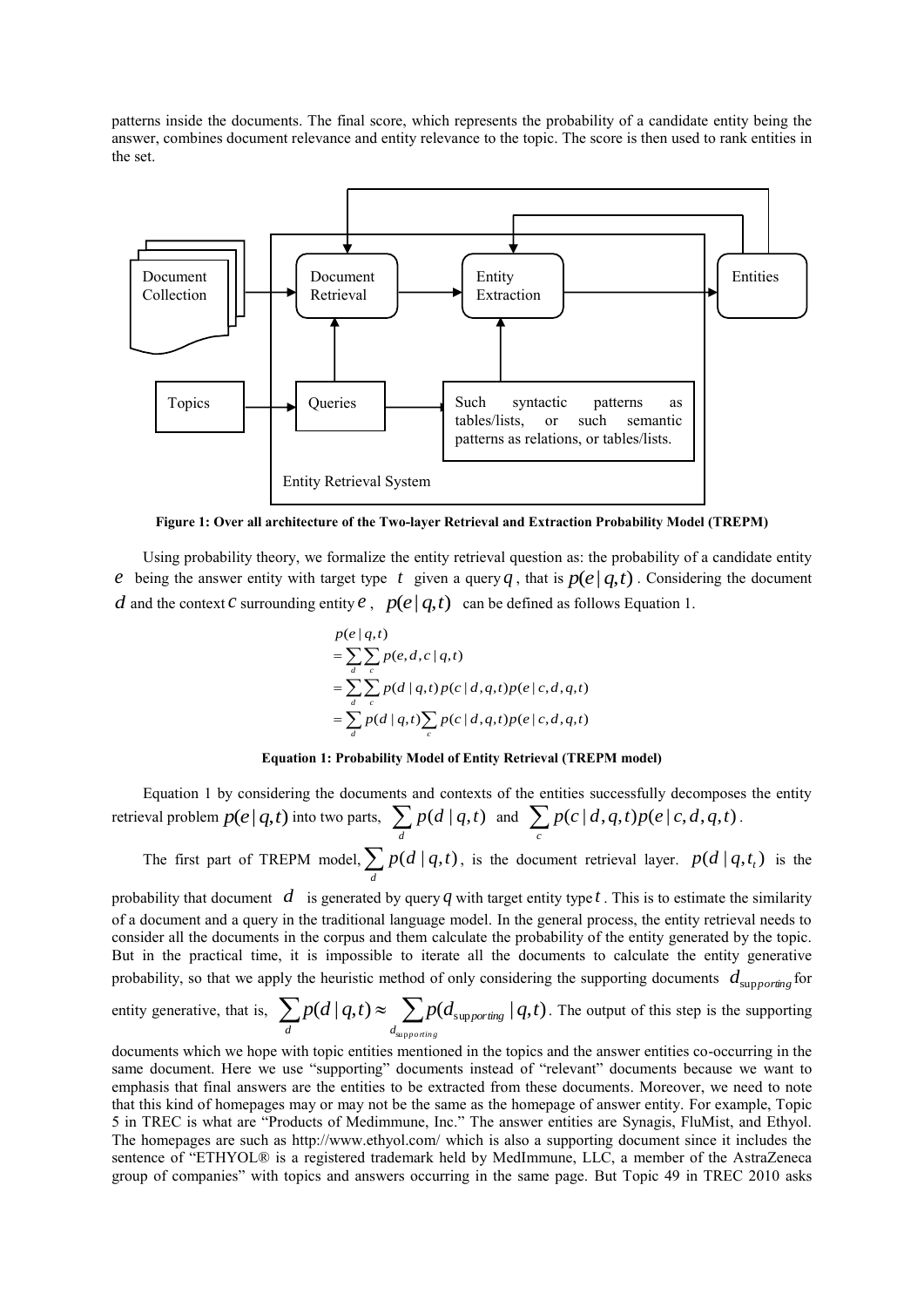"What countries does Eurail operate in?" Its answer entities are Austria, Italy, Germany, etc. The homepage for these entities are [http://www.germany-tourism.de/,](http://www.germany-tourism.de/) [http://www.france.com/,](http://www.france.com/) etc. But the valuable homepage can be the introduction of Eurail about the countries it pass [\(http://www.eurail.com/eurail-global](http://www.eurail.com/eurail-global-pass?currency=eur)[pass?currency=eur\)](http://www.eurail.com/eurail-global-pass?currency=eur). In this case, the supporting documents are quite different from the answer entity homepage.

The second part of TREPM model is  $\sum p(c|d, q, t)p(e|c, d, q, t)$  $\sum_c p(c|d,q,t)p(e|c,d,q,t)$  representing entity extraction.

Entity extraction can also be view as two parts.  $p(c | d, q, t)$  is the context generation probability. That is the generative probability of the context  $\bar{c}$  in a given the document  $\bar{d}$  with the query  $q$  and the target entity type  $t$ . The second quantity  $p(e|c,d,q,t)$  is the entity extraction probability in special context. It is the probability that a candidate entity  $e$  is the answer, given the context  $c$  in document  $d$  with the query  $q$  and the target entity type *t* . The same reason as mentioned in document retrieval, it is impossible to iterate all the contexts, so that we only consider the most effective contexts,  $c_{\text{supporting}}$ , for extraction task. Therefore, we have  $(c | d, q, t)p(e | c, d, q, t) \approx \sum p(c_{\text{supporting}} | d, q, t)p(e | c_{\text{supporting}}, d, q, t)$ su p  $p(c\,|\,d, q, t)p(e\,|\,c, d, q, t) \approx \sum p(c_{\text{supporting}}\,|\,d, q, t)p(e\,|\,c_{\text{supporting}}, d, q, t)$ *c*  $\sum_{c} P(c | u, q, t) P(c | c, u, q, t) \approx \sum_{c_{\text{supp} \text{ } o \text{ ring}}} P(c_{\text{supp} \text{ } o \text{ ring}})$  $\sum p(c|d,q,t)p(e|c,d,q,t) \approx \sum p(c_{\text{supporting}}|d,q,t)p(e|c_{\text{supporting}},d,q,t)$ . Here, the context

 $c_{\text{supporting}}$  can be both syntactical and semantic context. Examples of the syntactical context can be the tables of InfoBox in Wikipedia with a field indicating products for Company page, whereas the example of the semantic context can be sentences like "ETHYOL® is a registered trademark held by MedImmune, LLC". Both examples can be the context of the product, "ethyol", and the company, "MedImmue, LLC".

 In summary, TREMP considers the relevance between entities and the topics at two layers: document and context. In order to retrieval the target entities, a retrieval system will rank all the candidate entities by summing up the scores of all combination of all documents and all candidate context.

### **3. Evaluation**

TREPM model assumes the entity retrieval task returned the entities as answer, but the TREC entity task required the homepage of entities as answers. As part of development of our algorithm, we evaluated each step in TREMP model which includes document retrieval and entity extraction as well as homepage identification (see Figure 2). Here, we treat homepage identification as an extra step in TREC entity task which is not covered in the TREPM model.



**Figure 2: Evaluation of TREMP in three levels: documents retrieval, entity retrieval and homepage finding**

To evaluate each step, two annotators manually marked up the ground truth sets for supporting document sets, relevant entities sets and answer entity homepage sets. The requirement for supporting documents markup is to find at least one supporting document which can provide the answers for the topics. If there are any Wikipedia articles containing the answers, they are also required to be marked up. The steps for supporting document annotations are as follows: first annotators generate proper queries to search on search engine to find the possible supporting documents, and then according to the rank retuned by the search engine, two annotators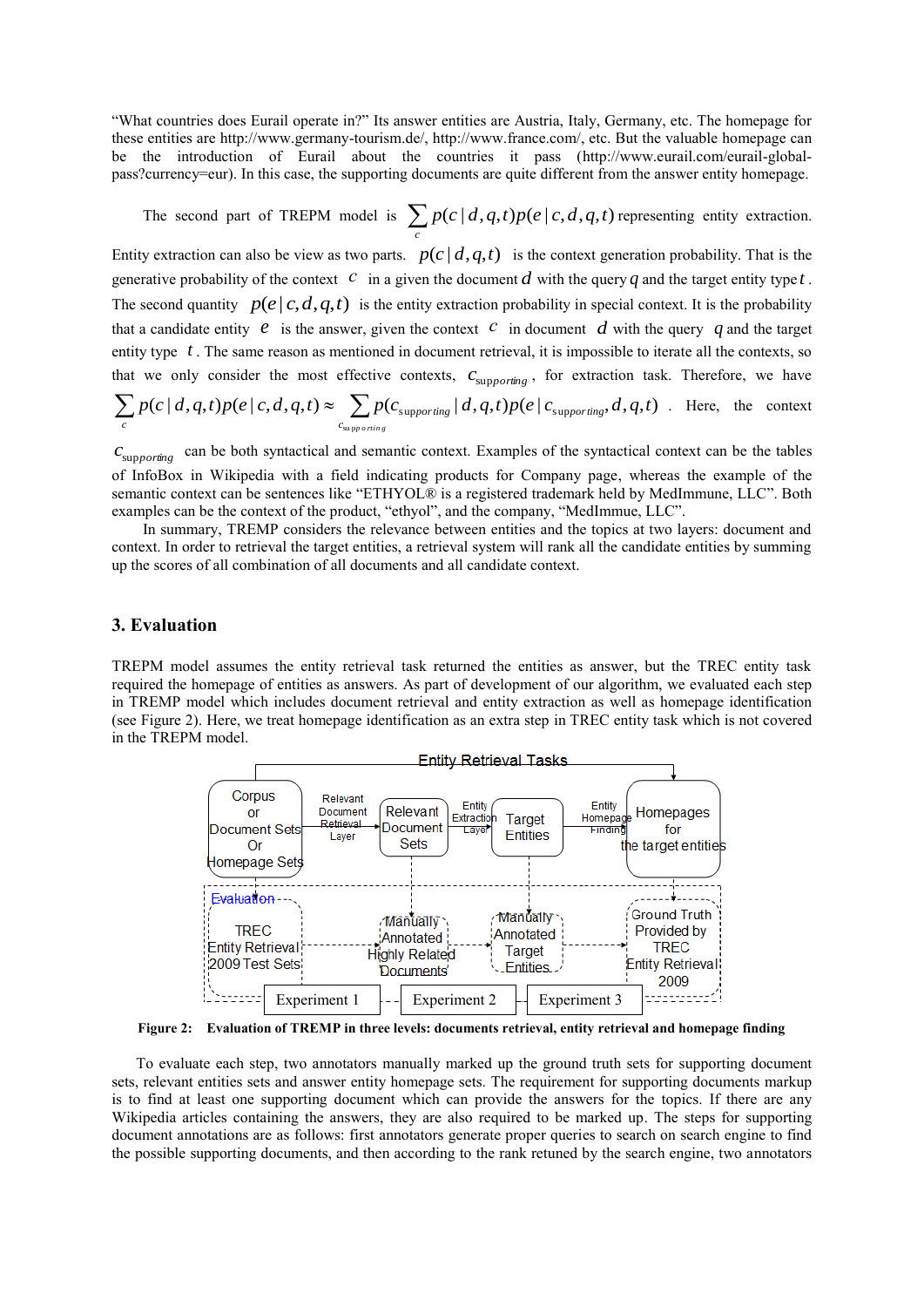evaluate if the hit can support further the answer entity extraction. Every topic must find at least one supporting document; and if there are more than one supporting document found, annotators only judge the first 10 hits.

Entity ground truth sets were marked up by two annotators based on the supporting document sets. Entities can include various formats without merging all synonyms into a standard format. For example, the answer entities for "the campus of Indiana University" can be Indiana University East or IU East which are both seen in our supporting document sets.

The requirement for homepage identification annotation is to find the homepage of the entities according to the ground truth from last year. If there is no website can be claimed as homepage for this entity, the focus pages from news or other websites were marked up as the homepage.

 The goal of the document retrieval level is to find as many relevant supporting documents as possible. The supporting documents here mean the documents contain potential target entities and can use for further extractions. In the entity extraction level, the task is to extract the answer entities from the supporting documents. The homepage identification is to locate the homepages for those identified target entities. For example, Topic 5 asks about "Products of Medimmune, Inc.". The supporting documents can be homepages that introduce the products of the company (such as a page from Medimmune website: http://www.medimmune.com/ about us products.aspx), or a Wikipedia page that is the entry of Medimmune Inc. (i.e., http://en.wikipedia.org/ wiki/MedImmune). From these related supporting homepage, three products -- Synagis, FluMist and Ethyol -can be identified as the answers for this topic. The homepages for the answer sets of Synagis, FluMist and Ethyol http://www.synagis.com/, http://www.flumist.com/ and http://www.ethyol.com/ respectively.

## **3.1 EXPERIMENT 1: DOCUMENT RETRIEVAL**

We first evaluated document-level retrieval, finding the highly supporting documents which contain the answer entities for further extractions. In previous works, people use various methods to find the relevant documents or snippets. Although some teams treat the document retrieval as normal tasks using BM25 (Zhai, Cheng, Guo, Xu, & Liu, 2009), language model (Wu & Kashioka, 2009), some teams use structured retrievals. (Fang, Si, Yu, Xian, & Xu, 2009) applies the structured retrieval on document, passage and entity level; (McCreadie, Macdonald, Ounis, Peng, & Santos, 2009) applies the same idea on webpage title and body level; (Zheng, Gottipati, Jiang, & Fang, 2009) also uses the language model but on document and snippet (50 words) level. Some other teams consider the query constructions to refine the queries issued to search engine. For example, (Vinod Vydiswaran, Ganesan, Lv, He, & Zhai, 2009) tries to identify the information need as a structured query to be represented as a relationship which includes the relation terms, the entity of focus, and the entity of interest, and the task is to parse the narrative to a format of relations. (Yang, Jiang, Zhang, & Niu, 2009) also does some query constructions by adding the synonym of topic entities into the query for search.

Although many teams used the advanced document retrieval methods, in our annotating the ground truth of the supporting documents, when we did the extraction we found the supporting documents for all 20 TREC 2009 topics by only searching on search engines with the proper queries. We, therefore, in this experiment use yahoo search engine to retrieval the Web with queries from the narrative of topics. We evaluate whether we can use the simple queries for search engine to find the supporting documents, and how many numbers of the results are the proper number for finding the supporting documents in order to further extraction task. That is the first part of the Formula 1. We test top 100 results return from Yahoo, and compare the precision, recall and Fmeasure. The results are in Table 1.

**Table 1: Precision, Recall, and F-measure for Yahoo search for supporting documents**

| Rank | P        | R        | F        | Rank | P        | R        | F        |
|------|----------|----------|----------|------|----------|----------|----------|
| 100  | 0.008    | 0.416667 | 0.015668 | 10   | 0.06     | 0.3      | 0.098834 |
| 90   | 0.008333 | 0.391667 | 0.016281 | 9    | 0.066667 | 0.3      | 0.107727 |
| 80   | 0.009375 | 0.391667 | 0.018264 | 8    | 0.075    | 0.3      | 0.118384 |
| 70   | 0.010714 | 0.391667 | 0.020796 | 7    | 0.085714 | 0.3      | 0.131389 |
| 60   | 0.0125   | 0.391667 | 0.024144 | 6    | 0.1      | 0.3      | 0.147619 |
| 50   | 0.015    | 0.391667 | 0.028776 | 5    | 0.1      | 0.258333 | 0.141667 |
| 40   | 0.01875  | 0.391667 | 0.035609 | 4    | 0.125    | 0.258333 | 0.165238 |
| 30   | 0.025    | 0.391667 | 0.046698 | 3    | 0.166667 | 0.258333 | 0.198333 |
| 20   | 0.0375   | 0.391667 | 0.067824 | 2    | 0.225    | 0.233333 | 0.223333 |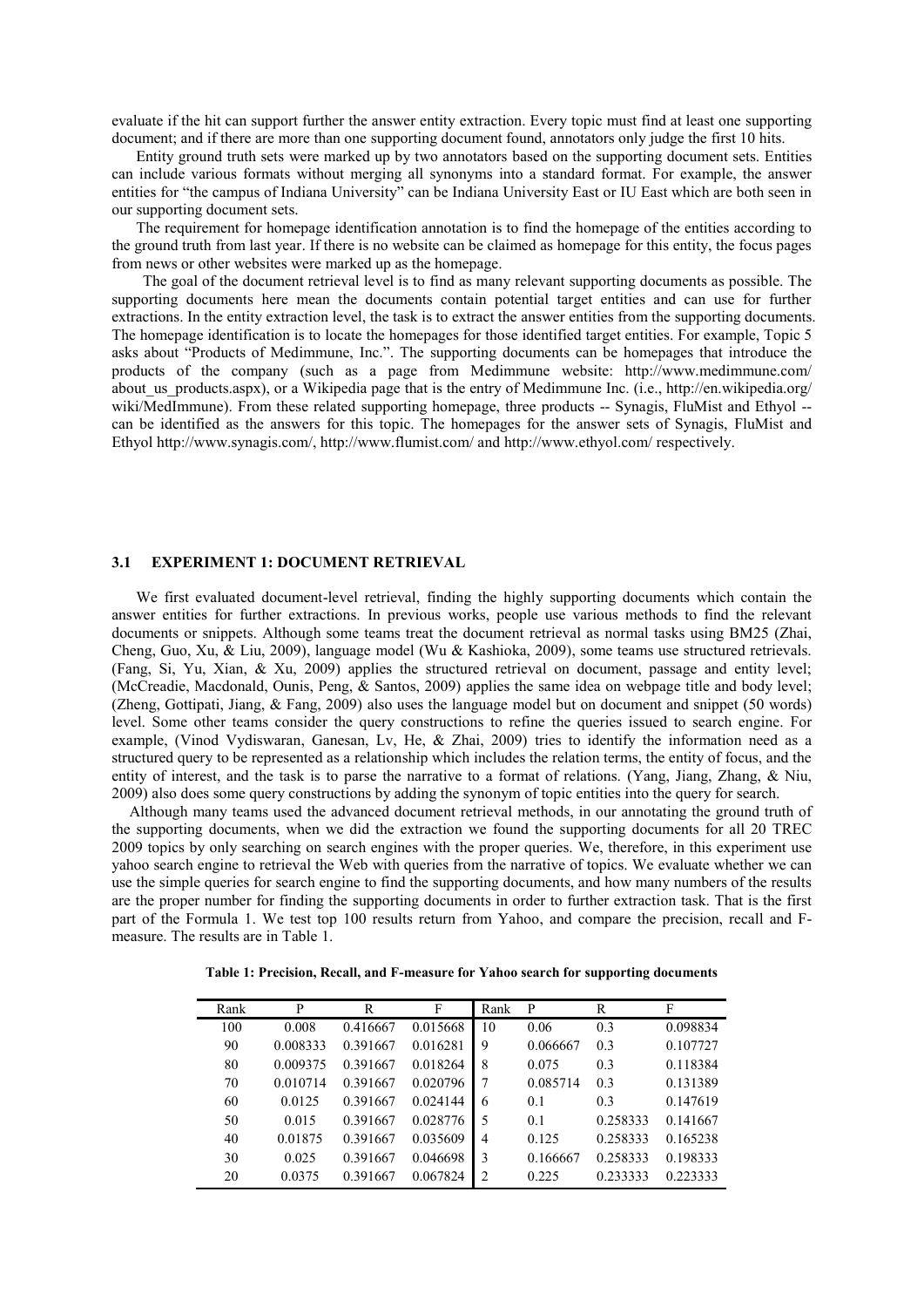| $\sim$ $\sim$ $\sim$ $\sim$<br>100222<br>$\bigcap$<br>0.11666<br>$\Gamma$<br>U. 196935<br>$\mathsf{v}.\mathsf{v}$<br>. . |
|--------------------------------------------------------------------------------------------------------------------------|
|--------------------------------------------------------------------------------------------------------------------------|

With the score of F-measure, the top two documents are the most valuable documents, when using Yahoo as a way to search for the supporting document. The simple search only can finds small part of supporting documents. Our annotation results for supporting documents shows that almost half of the topics have a Wikipedia page as one of the supporting documents which means Wikipedia is a good source for extracting the targeted entities. In the future work, we will consider use Wikipedia as source for part of topics search. With the recall at 100 (0.42), we found that this approach can only find less than half of the supporting documents. We compare two types of queries: queries generated by topic entities (e.g., Medimmune, Inc.) and queries generated by descriptions (e.g., products of Medimmune, Inc.). There are 9 topics (out of 20) which should generate the supporting document sets from description-as-queries; there are 4 topics (out of 20) which should generate the supporting document sets from topic-entities-as-queries; there are another 7 topics which can generate the supporting document sets from either topic-entities-as-queries or description-as-queries. Why are entity retrieval topics various on the query sources? The reason for no difference between topic-entities-as-queries descriptionas-queries is that the descriptions for topic entities fail. In this case, the descriptions of the topics are the entity type requirements for answer entities which usually do not appear in the documents. For example, Topic 3 is "students of Claire Cardie". If there is no special webpage indicating this entity, the system will fail at finding the supporting documents, and the results for query "students of Claire Cardie" will be the same as the results for query "Claire Cardie". The reason that topic-entities-as-queries runs better than description-as-queries is that the descriptions hurt search results. For example, Topic 6 is "organizations that award Nobel prizes". The description (e.g., "organizations that award") for topic entity (e.g., "Nobel prizes") can cause the error results from the similar concepts (e.g., "Nobel prize awarded organizations"), especially when there is no special pages that discuss about the target entities. Except for the query sources, there are some cases at failing representing the relations between topic entities and answer entities. For example, Topic 58 is "What are some of the spin-off companies from the University of Michigan?" The narrative part to represent the relation between the topic entity (i.e., the University of Michigan) and the answer entities is "spin-off companies", which will be more effective when using their synonyms of "spun of/from/of from". These analyses also confirm that documentretrieval-in-ER can only deal with term co-occurrence problems since the retrieval model is built on the assumption of bag-of-words (i.e., the independence of the terms in the document). All the semantic related analyses, therefore, should be postponed into entity-extraction-in-ER. For some topics, it is difficult to generate the proper queries to find a supporting document.. How can we include more supporting document will be our further work.

## **3.2 EXPERIMENT 2: ENTITY EXTRACTION**

Most of the work in TREC 2009 reports use named entity recognition tools to identify the entities. Stanford NER tool is the most popular one, but unfortunately it can only identify the named entity of "People" and "Organization", but not "Products". Therefore, such teams as (Yang, Jiang, Zhang, & Niu, 2009) and (Serdyukov & de Vries, 2009) use external knowledge base like Wikipedia to train named entity tool by expanding the product lists. The same as (Vinod Vydiswaran, Ganesan, Lv, He, & Zhai, 2009) and (McCreadie, Macdonald, Ounis, Peng, & Santos, 2009) relies on a dictionary of company names and a pre-defined set of patterns for product recognition. The team like (Zheng, Gottipati, Jiang, & Fang, 2009) follows the same idea but treat proper nouns as candidate product entities. Most of teams do further entity re-ranking since the results directly from the named entity recognition are not promising. (Wu & Kashioka, 2009) specially evaluates the reranking process by calculating the similarities between input query, supporting snippets, and related entities. Such work as (Fang, Si, Yu, Xian, & Xu, 2009) also mentions structured of tables and lists can facilitate the entity extraction.

Experiment 2 is to evaluate the entity extraction level. That is, how can we find the answer entities given the supporting documents? We also adapt the basic approaches from last year's work for entity extraction, using the named entities tools to identify the entity of Organization and Person, and use noun phrases as Products. The corpus of supporting documents is preprocessed by removing all html tags. The results of precision, recall and F-measure are as follows in Table 2.

Named entity tools are critical in this step since the results of Organization and Person are much better than Product. Precision of Products is only 0.01 which means treating noun phrases as the products will bring too many noise. Even with some trained data and rules for Organization, the precision is also very low. We consider use Wikipedia as entities repository to filter out the non-entities.

Entities extracted from the home pages are better than the ones from Wikipedia pages. Here we notice that we simply treat all the webpages and Wikipedia pages as HTML pages and remove the HTML tags for them. In fact, however, there are still a lot of non-relevant contains in the same page. For example, in the Wikipedia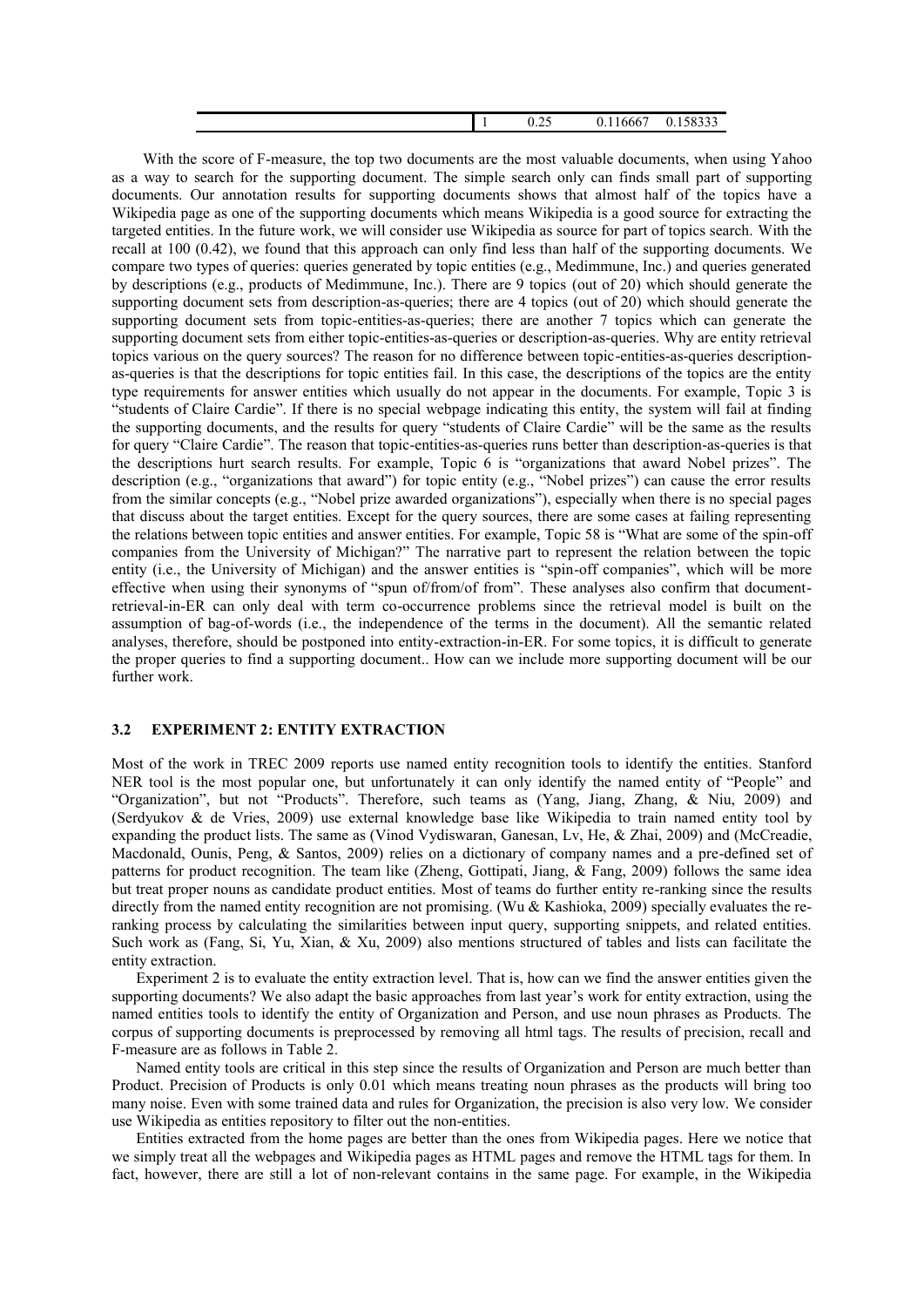pages, there are some category information in the bottom and language information in the left which will be the noise for entity extraction. Therefore, we also write a simple parser which removes the head and foot parts of the Wikipedia. The experiment is to evaluate if removing the noise in the context can improve the results. The results show that the overall precision and recall rise to 0.103 and 0.44 respectively, and the overall F-measure improves (0.144). We can see that narrowing down the context and removing the noise does help to improve the results.

The previous results are based on each document. If we consider the entities by topics, that is, summary the entities across the document in the same topic, we find that precision improves (0.17), although recall drops (0.37). The F-measure still improves (0.16).

|              | Precision | Recall   | F-measure |
|--------------|-----------|----------|-----------|
| Overall      | 0.103     | 0.419    | 0.144     |
| Product      | 0.012     | 0.2959   | 0.023     |
| Person       | 0.248     | 0.546    | 0.337     |
| Organization | 0.077     | 0.411    | 0.111     |
| Homepage     | 0.114787  | 0.369279 | 0.155062  |
| Wikipage     | 0.083     | 0.5204   | 0.1269    |

**Table 2: Precision, Recall and F-measure of Entity Extraction from Supporting Documents**

We further investigate the contexts of these answer entities in the supporting documents. The structures of the context include the sentences, lists, or tables in the web pages. For example, in the Wikipedia page of "Medimmune, Inc.", the table of Infobox contains the answer for the product of "Medimmune, Inc." In the web page about the "Product of Medimmume, Inc.", there is a product list which presents the answer for this topic. Also the sentence, "It (MedImmune, LLC) produces Synagis, a drug for ...", in Wikipedia, also use another way to indicate the product of MedImmune. The results are in Table 3. We find that most entities from these supporting documents are in the tables or lists, and only few of them are in the sentences. This means the current named entity tools which are trained by the corpus maybe fail at identifying the entities from tables and lists. Also as we reviewed out supporting documents ground truth set, we found that the numbers of ground truth entities across 20 topics are various among different topics, so that it will be difficult to use a simple threshold to limit the number of answer sets. Most of the entities exist in tables and lists, and we have much more work for correctly identifying them. Another observation is that for the most topics the answer entities concentrate in one document/page appearing in tables or lists or sentences, but there are several topics where the entities scatter in several pages. In this case, topics with answers in one page can comparatively easier than the ones with answer entities in several pages. How to correctly find all the supporting documents is another key problem.

| $#$ of Topics    | Wikipedia |      | Web Page |      | Sentences |
|------------------|-----------|------|----------|------|-----------|
|                  | Table     | Lıst | Table    | Lıst |           |
| In one page      |           |      |          | 30   |           |
| In several pages |           |      |          |      |           |

### **3.3 EXPERIMENT 3: HOMEPAGE IDENTIFICATION**

In our review the work on entity homepage finding, there are three approaches, relying on search engines, building a classifier, and mining from knowledge base. The work like (Vinod Vydiswaran, Ganesan, Lv, He, & Zhai, 2009) is to build a structured index with more weights on title and headline fields, and then retrieve on the index to find the homepage for the entities. Some works such as (McCreadie, Macdonald, Ounis, Peng, & Santos, 2009) and (Kaptein & Kamps, 2009) use Wikipedia or DBpedia to extract homepages for the target entities. The third method is to build a classifier for homepage identification, such as logistic regression in (Yang, Jiang, Zhang, & Niu, 2009) and (Fang, Si, Yu, Xian, & Xu, 2009). In this study, we also adapted the classification method and features presented in (Fang, Si, Yu, Xian, & Xu, 2009) to train a classifier for homepage identification, but the result was not very promising. The results from JRIP using WEKA indicate that the rules are similar to the top results from search engines. Therefore, in the follow up experiment, we focused on how many results from search engines can be the homepage of entities. We relied on the Yahoo boss to search entities and find the homepage for the entities. The results are in Table 4. In the finally submission version, the homepages of the entities are from the heuristic rule: if we can find the homepage link from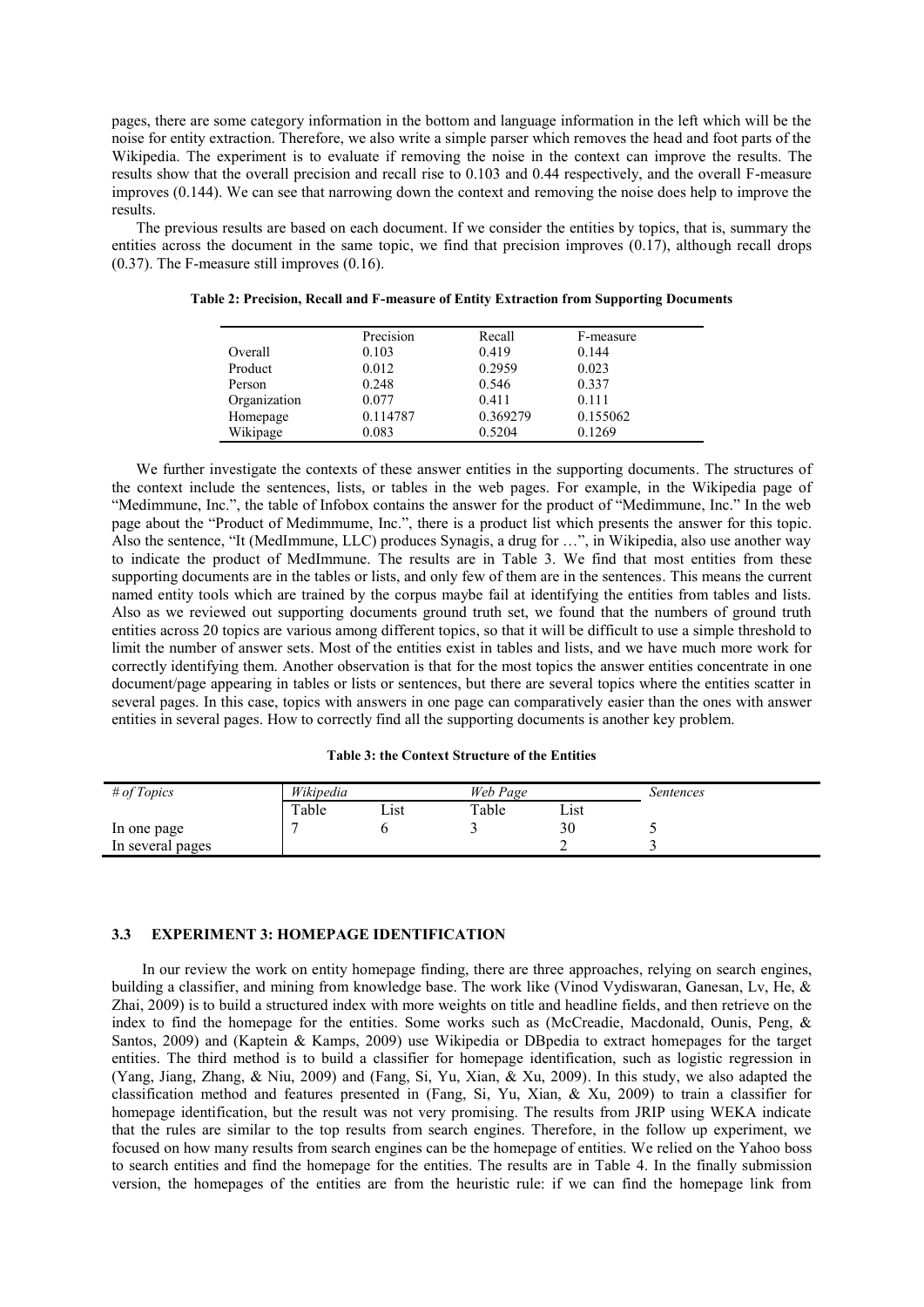corresponding Wikipedia entity homepage, we will use them as homepage; otherwise, we will use the first hit from search engine (Yahoo!Boss) as homepages.

|       | $#$ of correct entity | $#$ of ground truth | $#$ of entities hits | Precision | Recall | F-measure |
|-------|-----------------------|---------------------|----------------------|-----------|--------|-----------|
| Top 5 | 53                    | 167                 | 5760                 | 0.058     | 0.386  | 0.076     |
| Top 4 | 50                    | 167                 | 4554                 | 0.07      | 0.35   | 0.090     |
| Top 3 | 50                    | 167                 | 3401                 | 0.094     | 0.348  | 0.082     |
| Top 2 | 50                    | 167                 | 2286                 | 0.1376    | 0.348  | 0.1103    |
| Top 1 | 45                    | 167                 | 1168                 | 0.21      | 0.3    | 0.13      |

### **Table 4: Precision, Recall and F-measure for Homepage**

The homepage identification by search engines can only find one fifth homepage. Although knowledge bases such as Wikipedia can also provide the answer for another one third, there are still more than half entities that couldn't find the homepages for them. One of the reasons for homepage identification failure is that the identical entities can be represented as different text surfaces. For example, both Indiana University East and IU East can represent the same entity which can be referred to the same homepage, http://www.iue.edu. In some cases, the abbreviation format of the entities will cause the difficulty of homepage identification. Another difficult is from the definition of the homepage. Some entities only have webpages to describe them. For example, we analysis the homepage sets for Topic 5 "Products of Medimmune, Inc.", as shown in Table 5. The homepage of a product can be news, or product-related company's homepage, or the product's introduction page from company, or products homepage. In this case, it will be hard to define the homepage for some entities, such as country.

| Table 5: Entity Homepage Set for Topic 5 "Products of Medimmune, Inc." |  |  |  |
|------------------------------------------------------------------------|--|--|--|
|                                                                        |  |  |  |

| Docno                      | URL                                                         | <b>Type of the URL</b>    |  |
|----------------------------|-------------------------------------------------------------|---------------------------|--|
| clueweb09-en0000-27-129352 | http://baltimore.bizjournals.com/baltimore/stories/2009/01/ | <b>News</b>               |  |
|                            | 05/daily20.html                                             |                           |  |
| clueweb09-en0006-42-198412 | http://www.ethyol.com/                                      | Products Homepage         |  |
| clueweb09-en0006-41-111382 | http://www.flumist.com/                                     | Products Homepage         |  |
| clueweb09-en0008-26-393002 | http://www.medimmune.com                                    | Company Homepage          |  |
| clueweb09-en0008-26-393062 | http://www.medimmune.com/about/history.asp                  | Company Introduction page |  |
| clueweb09-en0008-26-393262 | http://www.medimmune.com/products/ethyol/index.asp          | Company Introduction page |  |
| clueweb09-en0008-26-393282 | http://www.medimmune.com/products/flumist/index.asp         | Company Introduction page |  |
| clueweb09-en0008-26-393302 | http://www.medimmune.com/products/synagis/index.asp         | Company Introduction page |  |

# **4 SUMMARY**

This work summaries our study of the TREMP model in TREC entity retrieval. Our idea is to decompose entity retrieval problem into a document retrieval problem and entity extraction problem. In the procedure of supporting document annotation and entity answers annotation, we have some interesting findings. The supporting documents usually include all answer entities to a topic in one document. Only in few cases, we need to collect the answers one by one. Wikipedia is an important source for the answer sets since it can provide the answers for about half of the topics. Although we annotated the ground truth supporting documents for all the topics with only retrieval on search engines, according to our experiment 1 result, the simply query on search engine can only find small part of the supporting documents. Therefore, how to improve the supporting document retrieval will be the interesting topic. Entities appearing in the supporting documents can be in various contexts. The different entity surfaces also cause the difficulties to find the homepage for them further. In the comparing the entities with the homepage of the entities provided by TREC, we can there are big gaps between them. The homepages can include the website with name of "homepage", or the news or articles concentrating on some special entities. Therefore, we would like to argue that we need to have further understanding of the definition of homepage. In the analysis of the two-layer model, we find that some topics are easy to find the supporting documents while some have the answers scatting across several documents which we note them as retrieval-hard topics. For some topics, the answer entities are in the HTML page with few hints to indicate it as answers which we note them as extraction-hard problem. In the future study, we will focus on how to identify retrieval-hard topics and extraction-hard topics, how to improve the search results on retrieval-hard topics, and how to improve the extraction result for extraction-hard topics.